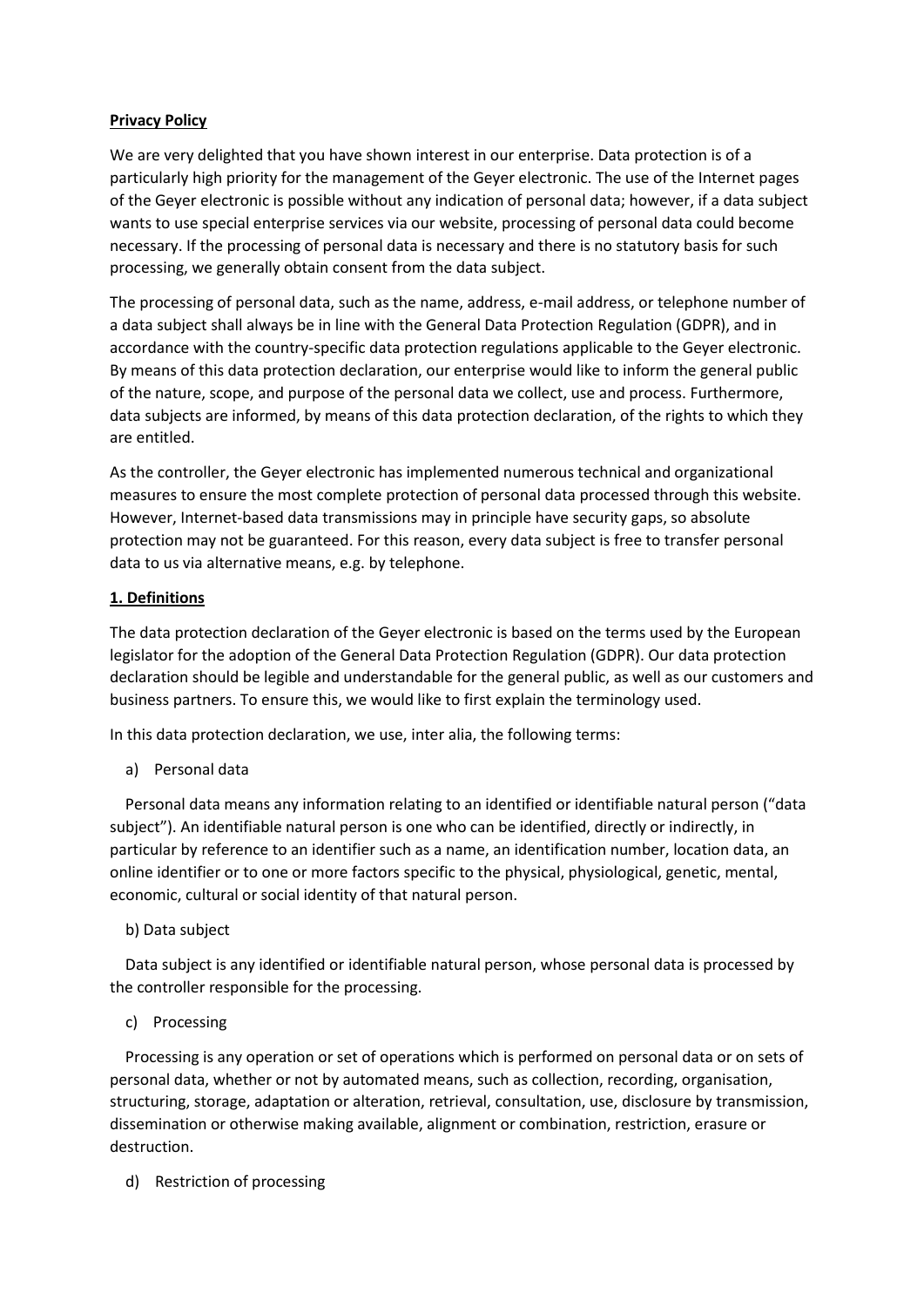Restriction of processing is the marking of stored personal data with the aim of limiting their processing in the future.

### e) Profiling

 Profiling means any form of automated processing of personal data consisting of the use of personal data to evaluate certain personal aspects relating to a natural person, in particular to analyse or predict aspects concerning that natural person's performance at work, economic situation, health, personal preferences, interests, reliability, behaviour, location or movements.

#### f) Pseudonymisation

 Pseudonymisation is the processing of personal data in such a manner that the personal data can no longer be attributed to a specific data subject without the use of additional information, provided that such additional information is kept separately and is subject to technical and organisational measures to ensure that the personal data are not attributed to an identified or identifiable natural person.

#### g) Controller or controller responsible for the processing

 Controller or controller responsible for the processing is the natural or legal person, public authority, agency or other body which, alone or jointly with others, determines the purposes and means of the processing of personal data; where the purposes and means of such processing are determined by Union or Member State law, the controller or the specific criteria for its nomination may be provided for by Union or Member State law.

#### h) Processor

 Processor is a natural or legal person, public authority, agency or other body which processes personal data on behalf of the controller.

#### i) Recipient

 Recipient is a natural or legal person, public authority, agency or another body, to which the personal data are disclosed, whether a third party or not. However, public authorities which may receive personal data in the framework of a particular inquiry in accordance with Union or Member State law shall not be regarded as recipients; the processing of those data by those public authorities shall be in compliance with the applicable data protection rules according to the purposes of the processing.

#### j) Third party

 Third party is a natural or legal person, public authority, agency or body other than the data subject, controller, processor and persons who, under the direct authority of the controller or processor, are authorised to process personal data.

### k) Consent

 Consent of the data subject is any freely given, specific, informed and unambiguous indication of the data subject's wishes by which he or she, by a statement or by a clear affirmative action, signifies agreement to the processing of personal data relating to him or her.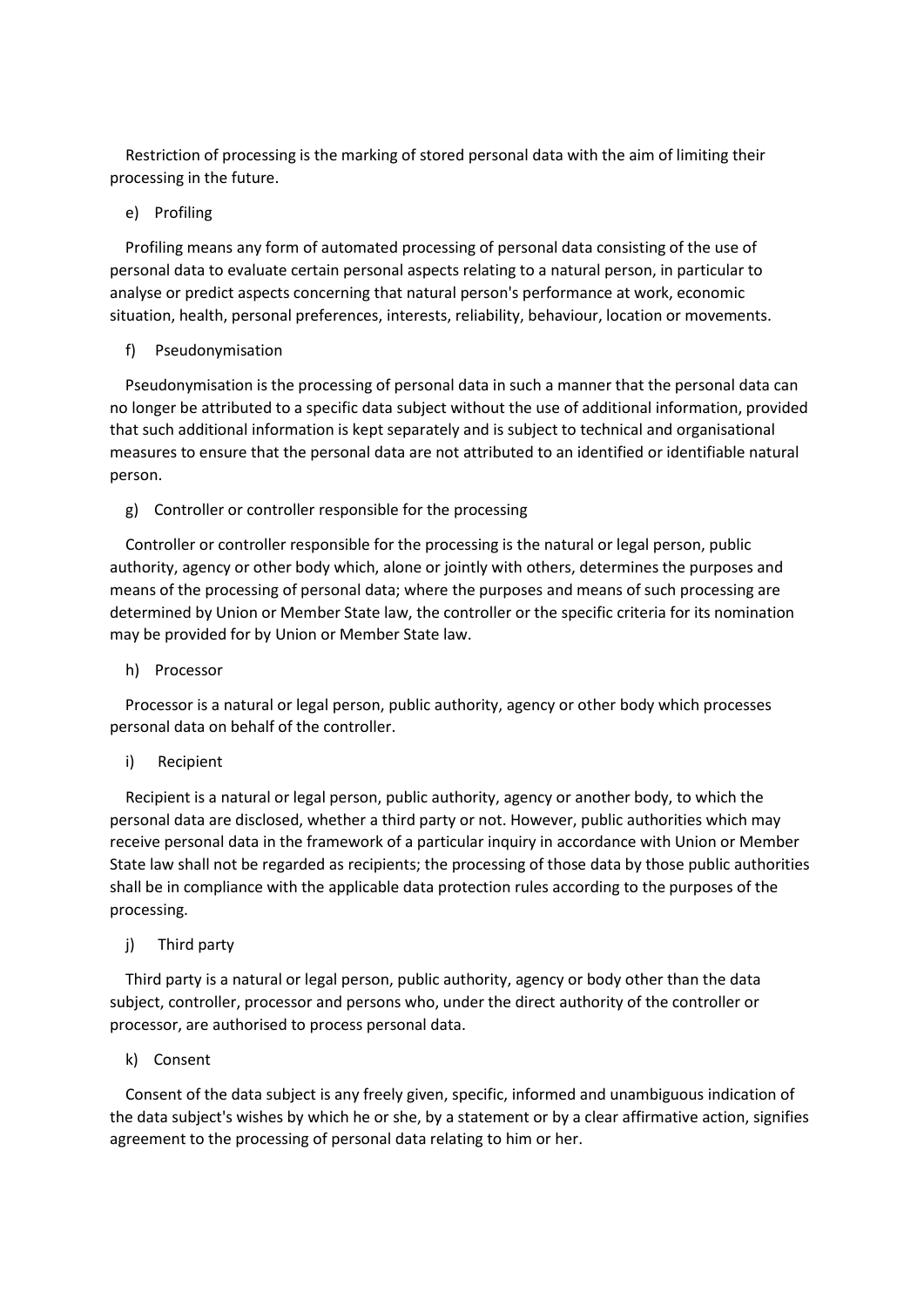## **2. Name and Address of the controller**

Controller for the purposes of the General Data Protection Regulation (GDPR), other data protection laws applicable in Member states of the European Union and other provisions related to data protection is:

Geyer electronic Lochhamer Schlag 5 82166 Gräfelfing Deutschland Phone: 089 546868-0 Email: info@geyer-electronic.de Website: www.geyer-electronic.de 3. Name and Address of the Data Protection Officer The Data Protection Officer of the controller is: Jürgen Reichmann Geyer electronic Lochhamer Schlag 5 82166 Gräfelfing Deutschland Email: dsb@geyer-electronic.de Website: www.geyer-electronic.de

Any data subject may, at any time, contact our Data Protection Officer directly with all questions and suggestions concerning data protection.

### **4. Collection of general data and information**

The website of the Geyer electronic collects a series of general data and information when a data subject or automated system calls up the website. This general data and information are stored in the server log files. Collected may be (1) the browser types and versions used, (2) the operating system used by the accessing system, (3) the website from which an accessing system reaches our website (so-called referrers), (4) the sub-websites, (5) the date and time of access to the Internet site, (6) an Internet protocol address (IP address), (7) the Internet service provider of the accessing system, and (8) any other similar data and information that may be used in the event of attacks on our information technology systems.

When using these general data and information, the Geyer electronic does not draw any conclusions about the data subject. Rather, this information is needed to (1) deliver the content of our website correctly, (2) optimize the content of our website as well as its advertisement, (3) ensure the longterm viability of our information technology systems and website technology, and (4) provide law enforcement authorities with the information necessary for criminal prosecution in case of a cyberattack. Therefore, the Geyer electronic analyzes anonymously collected data and information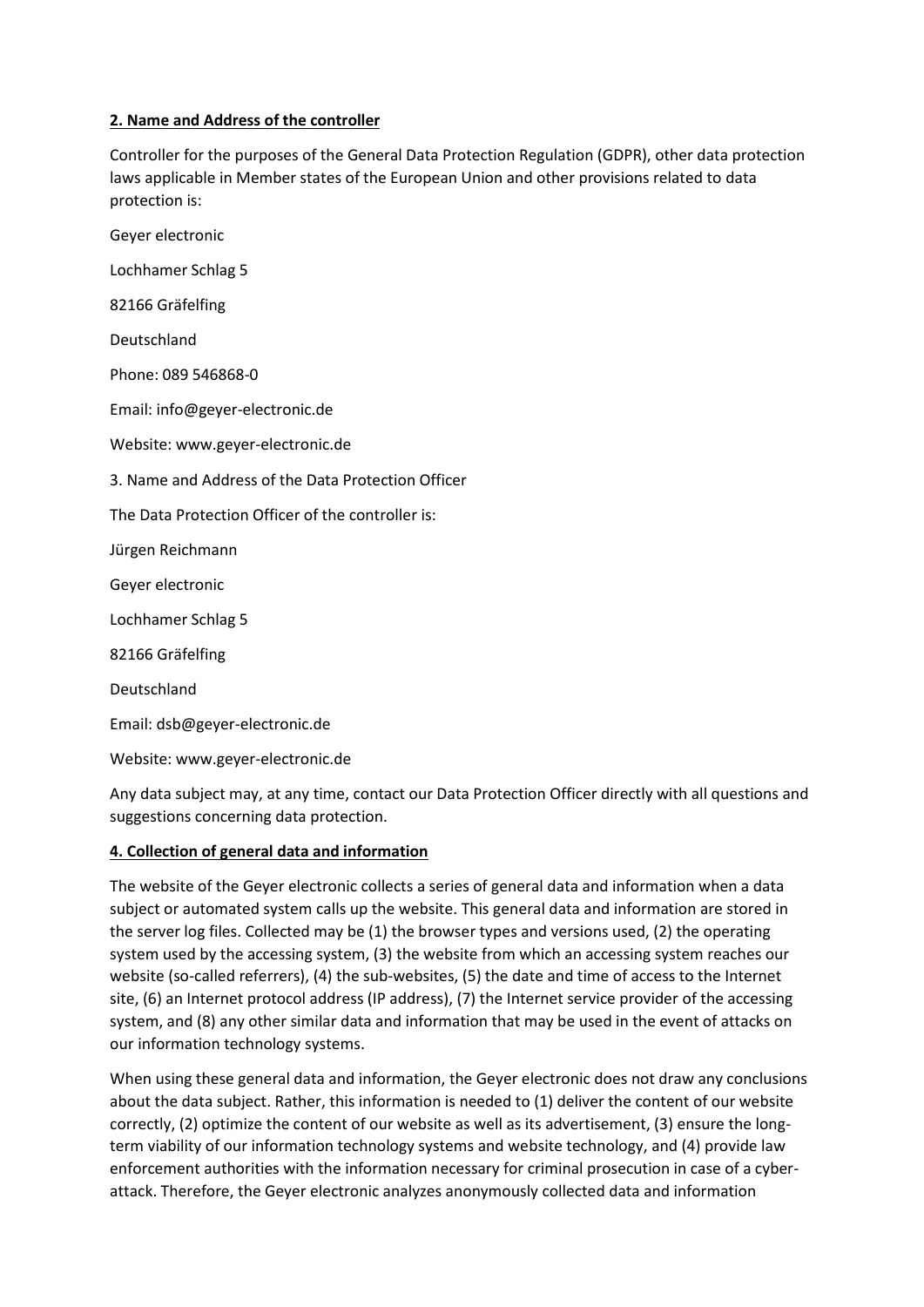statistically, with the aim of increasing the data protection and data security of our enterprise, and to ensure an optimal level of protection for the personal data we process. The anonymous data of the server log files are stored separately from all personal data provided by a data subject.

## **5. Contact possibility via the website**

The website of the Geyer electronic contains information that enables a quick electronic contact to our enterprise, as well as direct communication with us, which also includes a general address of the so-called electronic mail (e-mail address). If a data subject contacts the controller by e-mail or via a contact form, the personal data transmitted by the data subject are automatically stored. Such personal data transmitted on a voluntary basis by a data subject to the data controller are stored for the purpose of processing or contacting the data subject. There is no transfer of this personal data to third parties.

## **6. Routine erasure and blocking of personal data**

The data controller shall process and store the personal data of the data subject only for the period necessary to achieve the purpose of storage, or as far as this is granted by the European legislator or other legislators in laws or regulations to which the controller is subject to.

If the storage purpose is not applicable, or if a storage period prescribed by the European legislator or another competent legislator expires, the personal data are routinely blocked or erased in accordance with legal requirements.

### **7. Rights of the data subject**

## a) Right of confirmation

 Each data subject shall have the right granted by the European legislator to obtain from the controller the confirmation as to whether or not personal data concerning him or her are being processed. If a data subject wishes to avail himself of this right of confirmation, he or she may, at any time, contact any employee of the controller.

### b) Right of access

 Each data subject shall have the right granted by the European legislator to obtain from the controller free information about his or her personal data stored at any time and a copy of this information. Furthermore, the European directives and regulations grant the data subject access to the following information:

the purposes of the processing;

the categories of personal data concerned;

 the recipients or categories of recipients to whom the personal data have been or will be disclosed, in particular recipients in third countries or international organisations;

 where possible, the envisaged period for which the personal data will be stored, or, if not possible, the criteria used to determine that period;

 the existence of the right to request from the controller rectification or erasure of personal data, or restriction of processing of personal data concerning the data subject, or to object to such processing;

the existence of the right to lodge a complaint with a supervisory authority;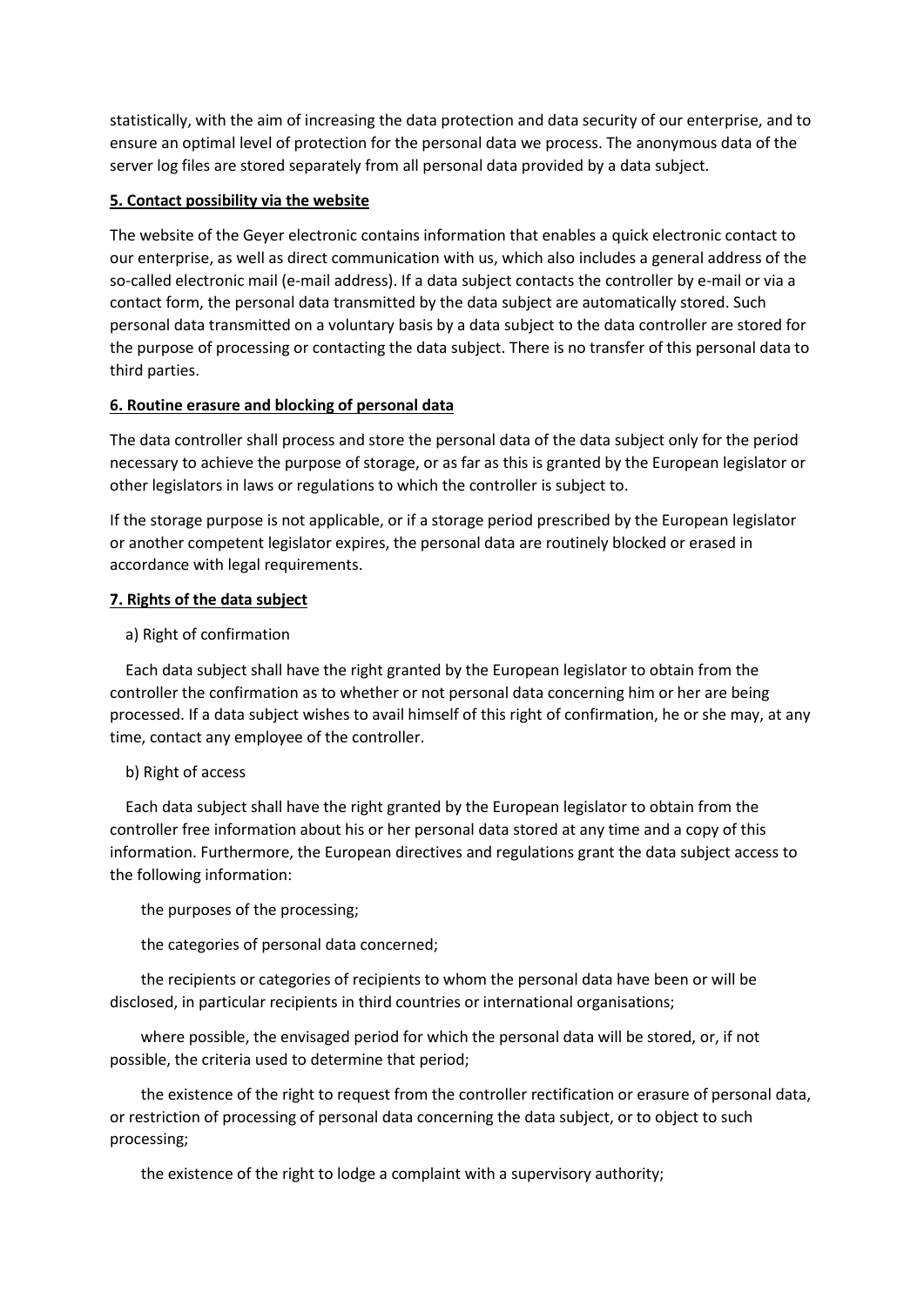where the personal data are not collected from the data subject, any available information as to their source;

 the existence of automated decision-making, including profiling, referred to in Article 22(1) and (4) of the GDPR and, at least in those cases, meaningful information about the logic involved, as well as the significance and envisaged consequences of such processing for the data subject.

 Furthermore, the data subject shall have a right to obtain information as to whether personal data are transferred to a third country or to an international organisation. Where this is the case, the data subject shall have the right to be informed of the appropriate safeguards relating to the transfer.

 If a data subject wishes to avail himself of this right of access, he or she may, at any time, contact any employee of the controller.

#### c) Right to rectification

 Each data subject shall have the right granted by the European legislator to obtain from the controller without undue delay the rectification of inaccurate personal data concerning him or her. Taking into account the purposes of the processing, the data subject shall have the right to have incomplete personal data completed, including by means of providing a supplementary statement.

 If a data subject wishes to exercise this right to rectification, he or she may, at any time, contact any employee of the controller.

d) Right to erasure (Right to be forgotten)

 Each data subject shall have the right granted by the European legislator to obtain from the controller the erasure of personal data concerning him or her without undue delay, and the controller shall have the obligation to erase personal data without undue delay where one of the following grounds applies, as long as the processing is not necessary:

 The personal data are no longer necessary in relation to the purposes for which they were collected or otherwise processed.

 The data subject withdraws consent to which the processing is based according to point (a) of Article 6(1) of the GDPR, or point (a) of Article 9(2) of the GDPR, and where there is no other legal ground for the processing.

 The data subject objects to the processing pursuant to Article 21(1) of the GDPR and there are no overriding legitimate grounds for the processing, or the data subject objects to the processing pursuant to Article 21(2) of the GDPR.

The personal data have been unlawfully processed.

 The personal data must be erased for compliance with a legal obligation in Union or Member State law to which the controller is subject.

 The personal data have been collected in relation to the offer of information society services referred to in Article 8(1) of the GDPR.

 If one of the aforementioned reasons applies, and a data subject wishes to request the erasure of personal data stored by the Geyer electronic, he or she may, at any time, contact any employee of the controller. An employee of Geyer electronic shall promptly ensure that the erasure request is complied with immediately.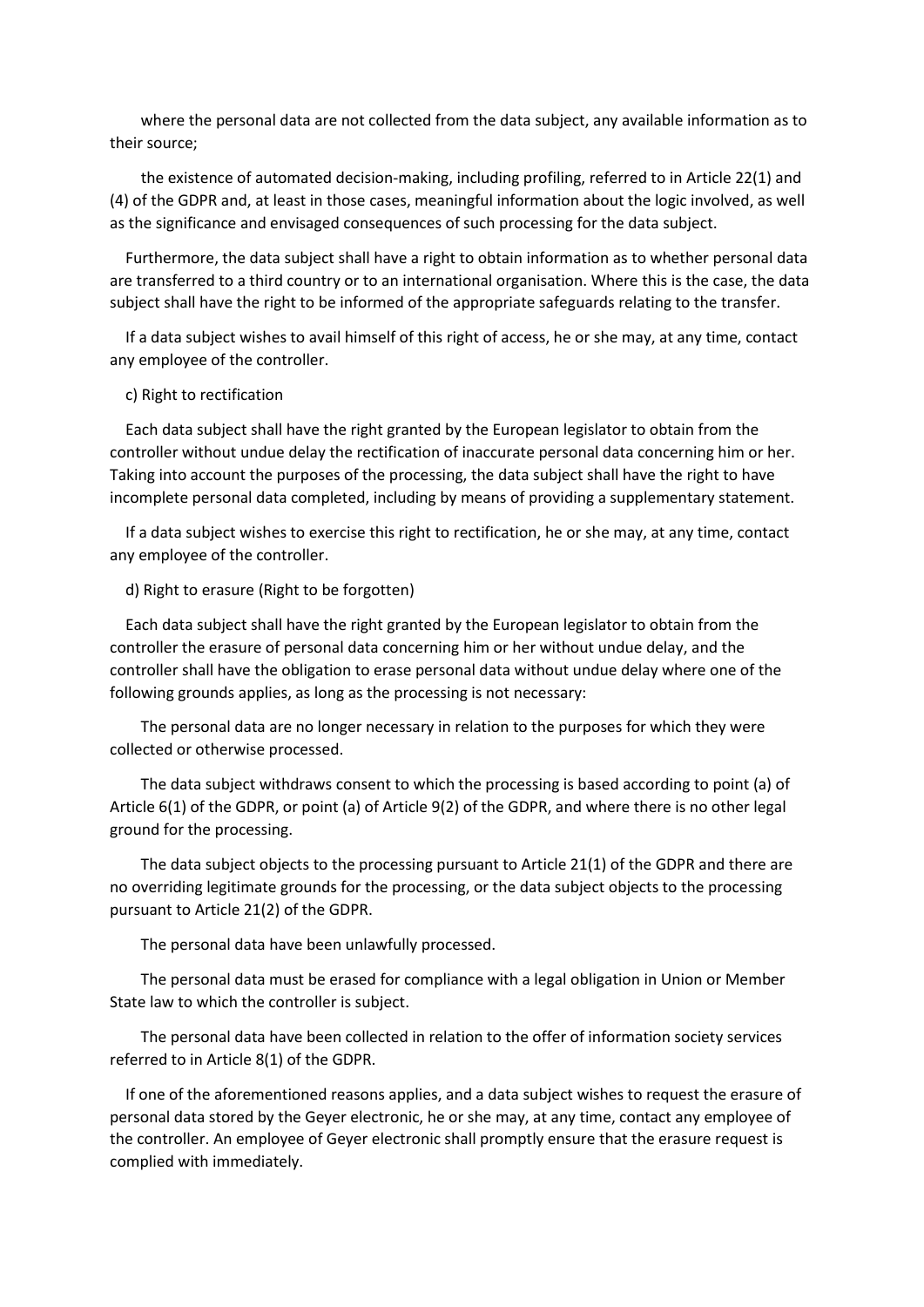Where the controller has made personal data public and is obliged pursuant to Article 17(1) to erase the personal data, the controller, taking account of available technology and the cost of implementation, shall take reasonable steps, including technical measures, to inform other controllers processing the personal data that the data subject has requested erasure by such controllers of any links to, or copy or replication of, those personal data, as far as processing is not required. An employees of the Geyer electronic will arrange the necessary measures in individual cases.

#### e) Right of restriction of processing

 Each data subject shall have the right granted by the European legislator to obtain from the controller restriction of processing where one of the following applies:

 The accuracy of the personal data is contested by the data subject, for a period enabling the controller to verify the accuracy of the personal data.

 The processing is unlawful and the data subject opposes the erasure of the personal data and requests instead the restriction of their use instead.

 The controller no longer needs the personal data for the purposes of the processing, but they are required by the data subject for the establishment, exercise or defence of legal claims.

 The data subject has objected to processing pursuant to Article 21(1) of the GDPR pending the verification whether the legitimate grounds of the controller override those of the data subject.

 If one of the aforementioned conditions is met, and a data subject wishes to request the restriction of the processing of personal data stored by the Geyer electronic, he or she may at any time contact any employee of the controller. The employee of the Geyer electronic will arrange the restriction of the processing.

#### f) Right to data portability

 Each data subject shall have the right granted by the European legislator, to receive the personal data concerning him or her, which was provided to a controller, in a structured, commonly used and machine-readable format. He or she shall have the right to transmit those data to another controller without hindrance from the controller to which the personal data have been provided, as long as the processing is based on consent pursuant to point (a) of Article 6(1) of the GDPR or point (a) of Article 9(2) of the GDPR, or on a contract pursuant to point (b) of Article 6(1) of the GDPR, and the processing is carried out by automated means, as long as the processing is not necessary for the performance of a task carried out in the public interest or in the exercise of official authority vested in the controller.

 Furthermore, in exercising his or her right to data portability pursuant to Article 20(1) of the GDPR, the data subject shall have the right to have personal data transmitted directly from one controller to another, where technically feasible and when doing so does not adversely affect the rights and freedoms of others.

 In order to assert the right to data portability, the data subject may at any time contact any employee of the Geyer electronic.

#### g) Right to object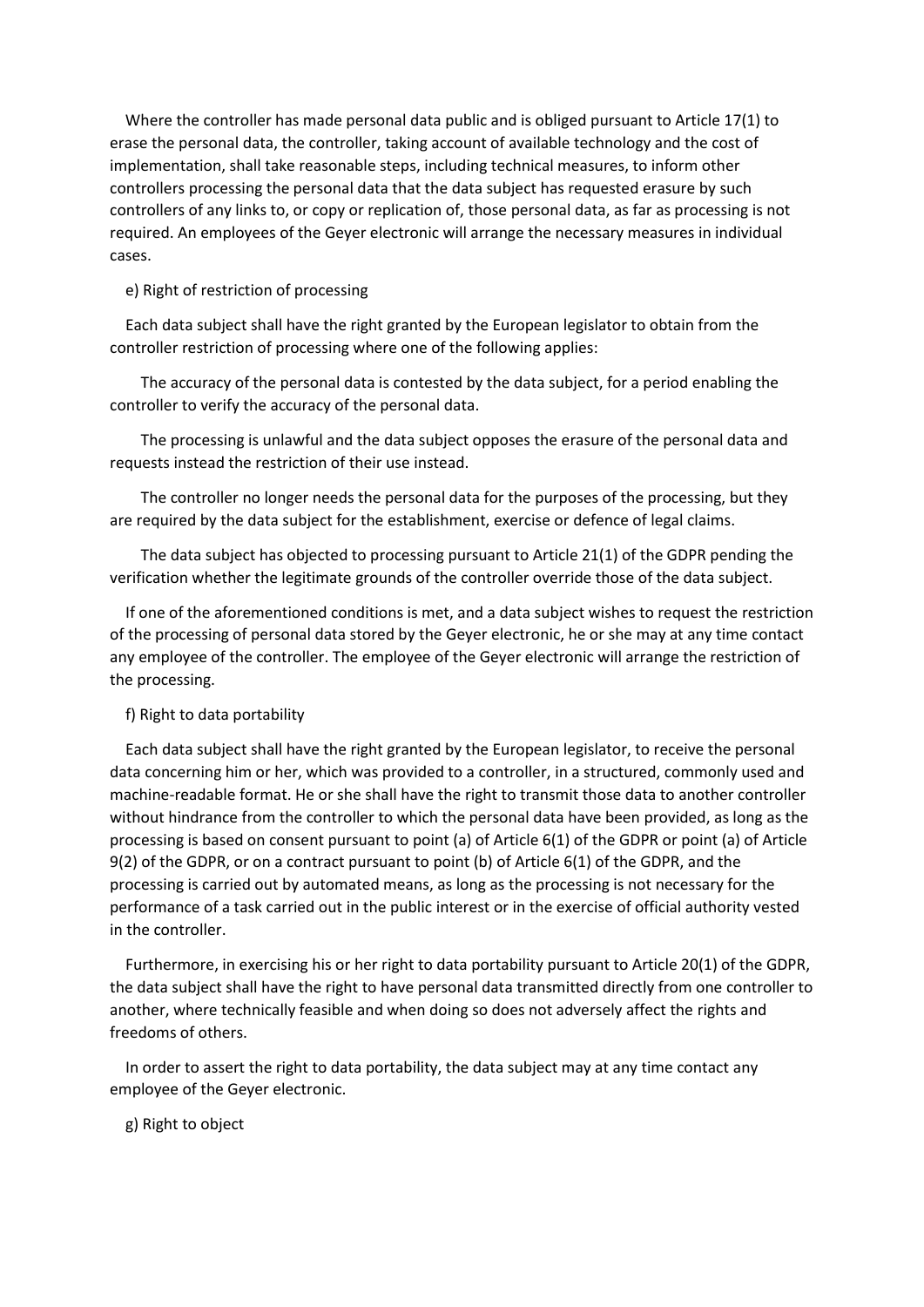Each data subject shall have the right granted by the European legislator to object, on grounds relating to his or her particular situation, at any time, to processing of personal data concerning him or her, which is based on point (e) or (f) of Article 6(1) of the GDPR. This also applies to profiling based on these provisions.

 The Geyer electronic shall no longer process the personal data in the event of the objection, unless we can demonstrate compelling legitimate grounds for the processing which override the interests, rights and freedoms of the data subject, or for the establishment, exercise or defence of legal claims.

 If the Geyer electronic processes personal data for direct marketing purposes, the data subject shall have the right to object at any time to processing of personal data concerning him or her for such marketing. This applies to profiling to the extent that it is related to such direct marketing. If the data subject objects to the Geyer electronic to the processing for direct marketing purposes, the Geyer electronic will no longer process the personal data for these purposes.

 In addition, the data subject has the right, on grounds relating to his or her particular situation, to object to processing of personal data concerning him or her by the Geyer electronic for scientific or historical research purposes, or for statistical purposes pursuant to Article 89(1) of the GDPR, unless the processing is necessary for the performance of a task carried out for reasons of public interest.

 In order to exercise the right to object, the data subject may contact any employee of the Geyer electronic. In addition, the data subject is free in the context of the use of information society services, and notwithstanding Directive 2002/58/EC, to use his or her right to object by automated means using technical specifications.

#### h) Automated individual decision-making, including profiling

 Each data subject shall have the right granted by the European legislator not to be subject to a decision based solely on automated processing, including profiling, which produces legal effects concerning him or her, or similarly significantly affects him or her, as long as the decision (1) is not is necessary for entering into, or the performance of, a contract between the data subject and a data controller, or (2) is not authorised by Union or Member State law to which the controller is subject and which also lays down suitable measures to safeguard the data subject's rights and freedoms and legitimate interests, or (3) is not based on the data subject's explicit consent.

 If the decision (1) is necessary for entering into, or the performance of, a contract between the data subject and a data controller, or (2) it is based on the data subject's explicit consent, the Geyer electronic shall implement suitable measures to safeguard the data subject's rights and freedoms and legitimate interests, at least the right to obtain human intervention on the part of the controller, to express his or her point of view and contest the decision.

 If the data subject wishes to exercise the rights concerning automated individual decision-making, he or she may, at any time, contact any employee of the Geyer electronic.

#### i) Right to withdraw data protection consent

 Each data subject shall have the right granted by the European legislator to withdraw his or her consent to processing of his or her personal data at any time.

 If the data subject wishes to exercise the right to withdraw the consent, he or she may, at any time, contact any employee of the Geyer electronic.

#### **8. Legal basis for the processing**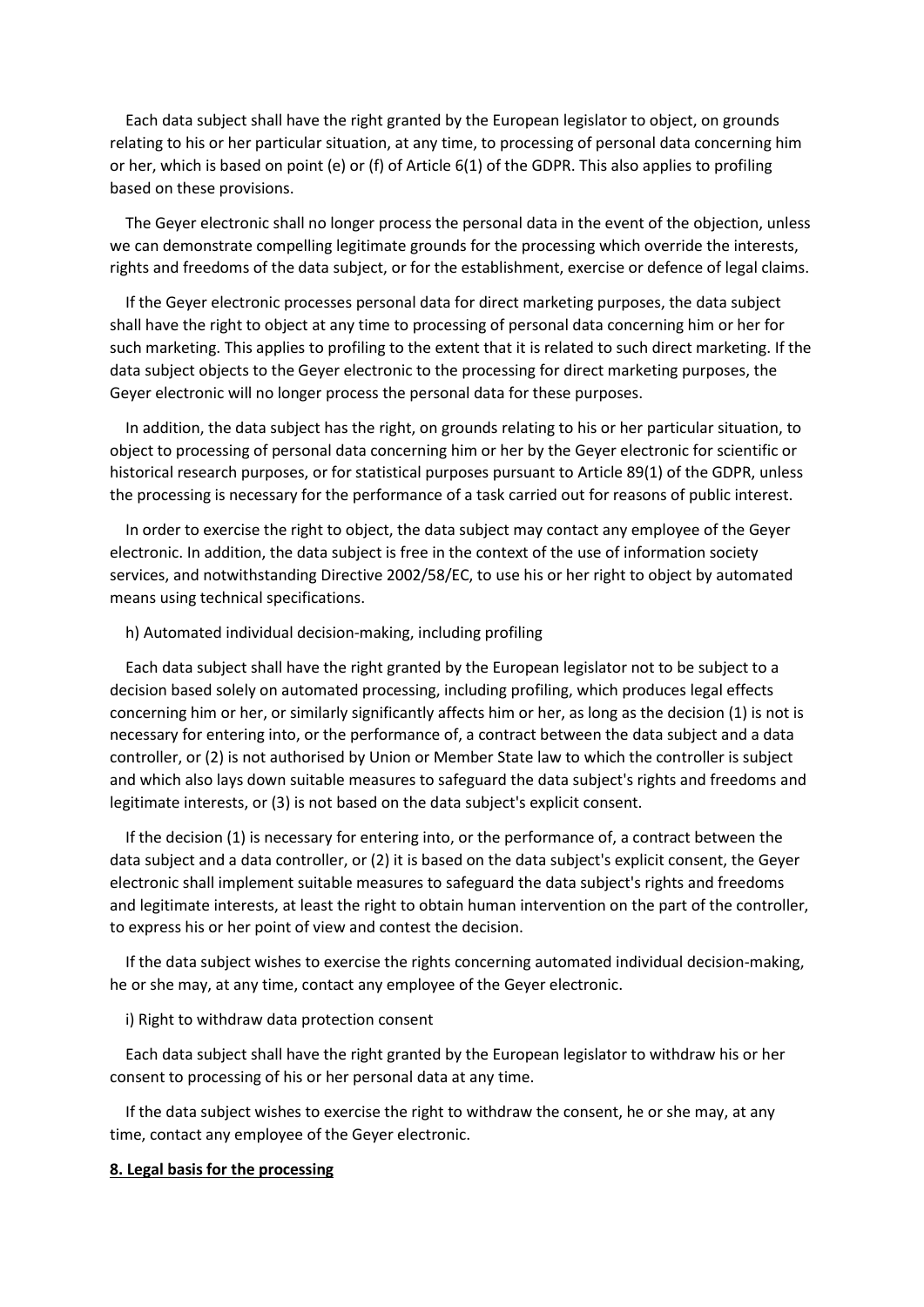Art. 6(1) lit. a GDPR serves as the legal basis for processing operations for which we obtain consent for a specific processing purpose. If the processing of personal data is necessary for the performance of a contract to which the data subject is party, as is the case, for example, when processing operations are necessary for the supply of goods or to provide any other service, the processing is based on Article 6(1) lit. b GDPR. The same applies to such processing operations which are necessary for carrying out pre-contractual measures, for example in the case of inquiries concerning our products or services. Is our company subject to a legal obligation by which processing of personal data is required, such as for the fulfillment of tax obligations, the processing is based on Art. 6(1) lit. c GDPR. In rare cases, the processing of personal data may be necessary to protect the vital interests of the data subject or of another natural person. This would be the case, for example, if a visitor were injured in our company and his name, age, health insurance data or other vital information would have to be passed on to a doctor, hospital or other third party. Then the processing would be based on Art. 6(1) lit. d GDPR. Finally, processing operations could be based on Article 6(1) lit. f GDPR. This legal basis is used for processing operations which are not covered by any of the abovementioned legal grounds, if processing is necessary for the purposes of the legitimate interests pursued by our company or by a third party, except where such interests are overridden by the interests or fundamental rights and freedoms of the data subject which require protection of personal data. Such processing operations are particularly permissible because they have been specifically mentioned by the European legislator. He considered that a legitimate interest could be assumed if the data subject is a client of the controller (Recital 47 Sentence 2 GDPR).

# **9. The legitimate interests pursued by the controller or by a third party**

Where the processing of personal data is based on Article 6(1) lit. f GDPR our legitimate interest is to carry out our business in favor of the well-being of all our employees and the shareholders.

### **10. Period for which the personal data will be stored**

The criteria used to determine the period of storage of personal data is the respective statutory retention period. After expiration of that period, the corresponding data is routinely deleted, as long as it is no longer necessary for the fulfillment of the contract or the initiation of a contract.

# **11. Provision of personal data as statutory or contractual requirement; Requirement necessary to enter into a contract; Obligation of the data subject to provide the personal data; possible consequences of failure to provide such data**

We clarify that the provision of personal data is partly required by law (e.g. tax regulations) or can also result from contractual provisions (e.g. information on the contractual partner). Sometimes it may be necessary to conclude a contract that the data subject provides us with personal data, which must subsequently be processed by us. The data subject is, for example, obliged to provide us with personal data when our company signs a contract with him or her. The non-provision of the personal data would have the consequence that the contract with the data subject could not be concluded. Before personal data is provided by the data subject, the data subject must contact any employee. The employee clarifies to the data subject whether the provision of the personal data is required by law or contract or is necessary for the conclusion of the contract, whether there is an obligation to provide the personal data and the consequences of non-provision of the personal data.

### **12. Existence of automated decision-making**

As a responsible company, we do not use automatic decision-making or profiling.